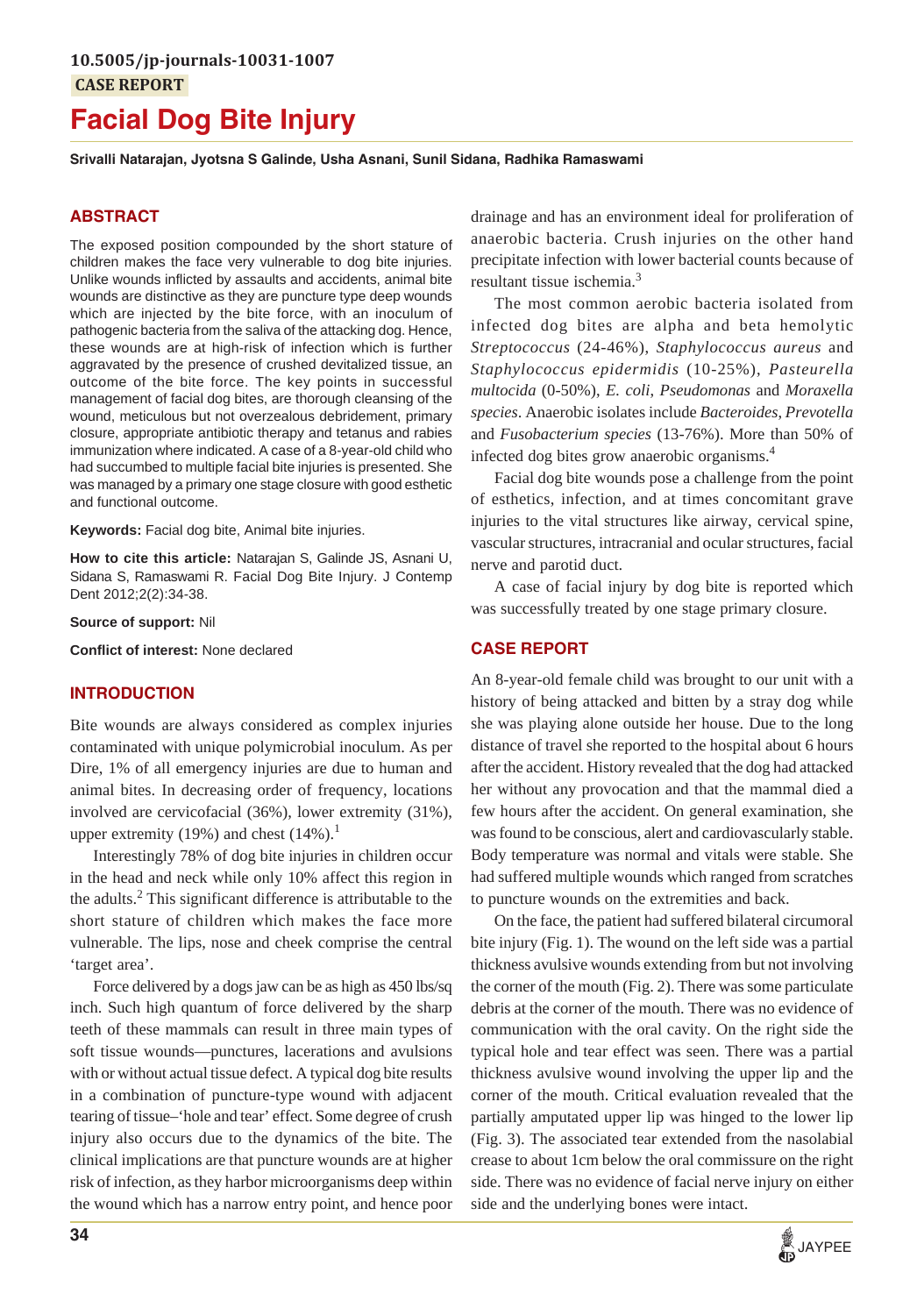#### *Facial Dog Bite Injury*



**Fig. 1:** Preoperative picture showing the bilateral circumoral bite injury



**Fig. 2:** Preoperative picture showing the partial avulsive wound on the left side

Under general anesthesia, all the wounds were thoroughly cleaned and irrigated with normal saline. The facial wounds after cleaning were debrided of particulate matter and devitalized tissue. Conservative trimming of wound margins were done only to remove mutilated tags. Hemostasis was achieved and a meticulous geometric approximation of the wound edges was done. On the left side, a partial release had to be done by extending an incision along the nasolabial crease to mobilize the local flaps and achieve tension free primary closure (Fig. 4). The partially amputated upper lip was returned to its original position and the wound margins were closed with 4-0 ethilon nonresorbable sutures. Subcutaneous sutures were used only at the key points like corner of the mouth, vermillion and where there was dead space. Good repair could be achieved with no distortion (Fig. 5).

Intravenous augmentin 600 mg stat dose followed by augmentin 375 mg twice a day orally for 5 days. Tetanus toxoid was administered. As the dog died within a few hours, it was assumed that it could have been rabid and the child was started on the regime of anti-rabies vaccine. A total of 0.5 ml of the vaccine was given intramuscularly and 0.5 ml injected intralesional. The patient when followed up after a month, and after completion of the course of immunization showed good wound healing without complications.

## **DISCUSSION**

Dog bite injuries (DBI) particularly in children are a consequence of a combat between a terrified and helpless child and the innate and instinctive aggression of the dog. Injuries can therefore be multicentric and penetrating.

A thorough history and clinical examination should rule out injuries to airway, cervical spine, major vessels,



**Fig. 3:** Preoperative picture showing the partially amputated upper lip hinged to lower lip on right side



**Fig. 4:** Intraoperative picture showing local flap mobilization for tension free primary closure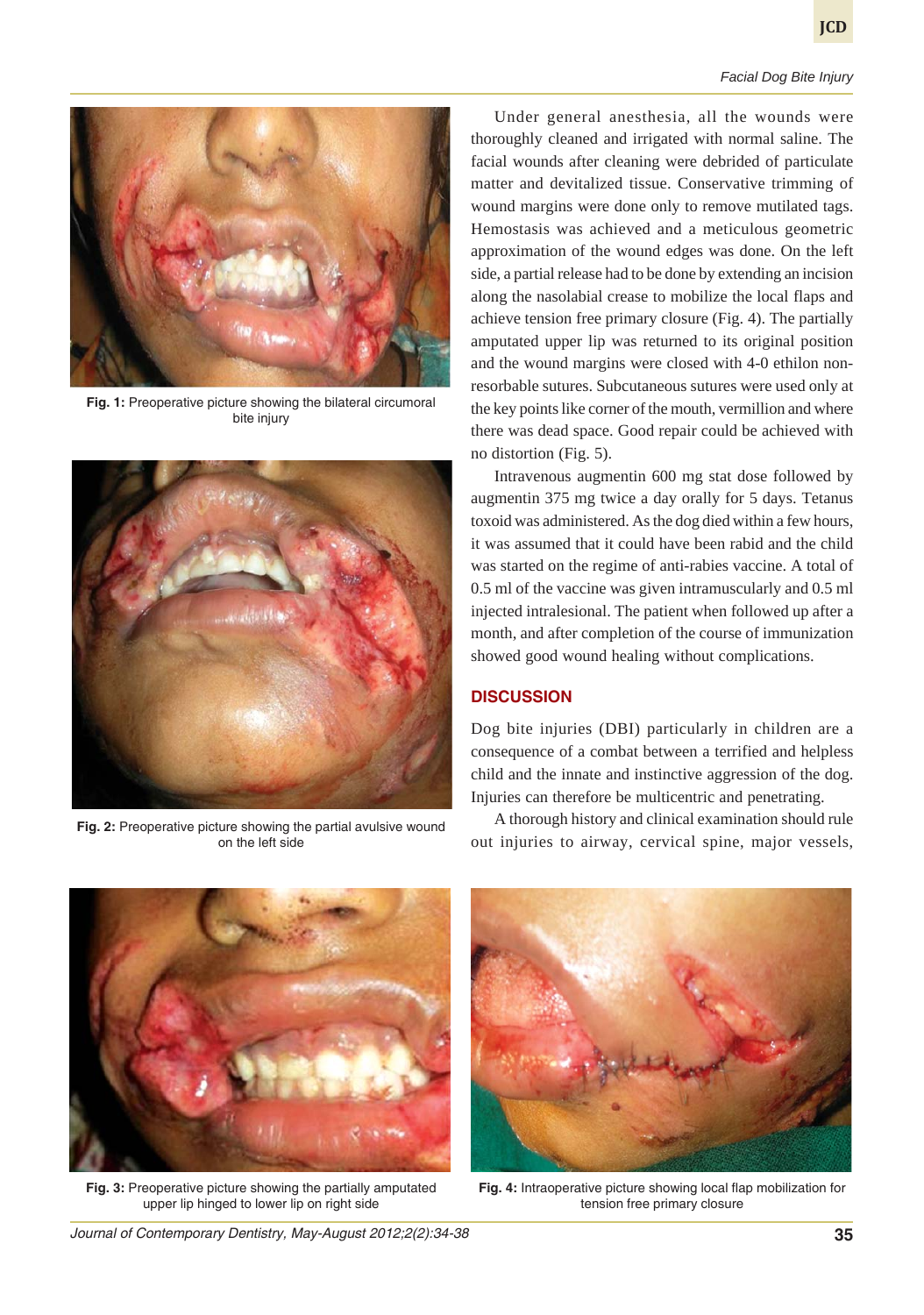

**Fig. 5:** Postoperative picture showing good repair

intracranial and ocular structures and specialized facial structures like facial nerve, parotid duct and nasolacrimal duct system. Even innocuous injuries to these structures could prove life-threatening and debilitating. The skull bones in children are thin and incompletely mineralized making them susceptible to puncture-type fracture with intracranial injury.<sup>5</sup> Penetrating neck wounds could present with pulsatile hematoma, profuse external bleeding, subcutaneous emphysema, hemoptysis, difficulty in swallowing or voice changes all of which indicate vascular, laryngeal or esophageal injury.<sup>6</sup>

After initial stabilization the facial wounds need to be assessed for the type, size and depth of the wounds and presence of infection. Lackmanns classification of facial bite wounds based on the extent appears in Table 1.<sup>7</sup> A major wound infection is defined as fever (over 38ºC), lymphangitis, abcess or at least four or five minor criteria erythema, tenderness, swelling at the wound site, purulent discharge and peripheral leukocytosis of more than  $12 \times 10^{9}$ /L.<sup>8</sup> The case presented could be classified as type II A on the right side and type III A with some tissue loss on the left side.

History with particular emphasis on the identity of the attacking dog, time of attack, whether the attack was provoked, time elapsed since the time of attack and the tetanus immunization status of the victim is important. Every attempt must be made to capture and quarantine the dog responsible for the attack.

The philosophy regarding management of these injuries has undergone a transformation from allowing the wounds to heal by secondary intention to a more aggressive approach that optimizes esthetic results by primary closure. After several years of debate, there seems to be some consensus on the guidelines for management of facial bite wounds.<sup>9</sup>

The principle steps in management are as follows:

- Proper surgical toilet of the wound by irrigation
- Meticulous but not overzealous debridement of devitalized tissue
- Primary closure of the wound except in high-risk cases
- Appropriate antibiotic therapy
- Tetanus and rabies immunization where required.

Current practice emphasizes that thorough irrigation of such contaminated bite wounds would considerably decrease the bacterial load, remove particulate matter and reduce infection rate. Time honored method of manual irrigation using a 20 to 35 ml syringe equipped with a 18 to 20 G needle is widely recommended. Pulsatile jet lavage at a pressure of 50 to 70 psi is best reserved for grossly soiled wounds in the facial region as they can cause tissue disruption and edema in areas of loose areolar tissue like eyelids and cheek and can cause splash injury to the eyes.<sup>9</sup> Normal saline remains the preferred irrigant as it does not interfere with the normal wound healing as most antiseptics do. Use of povidone iodine which has an optimal therapeutic balance between bactericidal activity and tissue toxicity should be followed by rinsing with normal saline.

Surgical debridement of devitalized tissue should be kept to a minimum in the facial area as facial tissue due to its rich vascularity can survive on small pedicles. Landmark areas, like the vermillion border, nasolabial fold and eyebrows, should not be inadvertently trimmed.

Because most facial DBIs retain enough skin to allow direct closure, this is the preferred method of treatment and is proven to give best cosmetic results following proper initial management. Subcutaneous sutures are kept to a minimum as they act as foreign bodies and precipitate infection. Avulsive wounds need special management.

| <b>Table 1:</b> Classification of facial bite injuries |                 |                                                                                                     |
|--------------------------------------------------------|-----------------|-----------------------------------------------------------------------------------------------------|
|                                                        | Type            | Clinical findings                                                                                   |
|                                                        |                 | Superficial injury without muscle involvement                                                       |
|                                                        | II A            | Deep injury with muscle involvement                                                                 |
|                                                        | II B            | Full thickness injury of the cheek or lip with oral mucosal involvement (through and through wound) |
|                                                        | III A           | Deep injury with tissue defect (complete avulsion)                                                  |
|                                                        | III B           | Deep avulsive injury exposing nasal and auricular cartilages                                        |
|                                                        | <b>IVA</b>      | Deep injury with severed facial nerve and/or parotid duct                                           |
|                                                        | IV <sub>B</sub> | Deep injury with concomitant bony fracture                                                          |
|                                                        |                 |                                                                                                     |

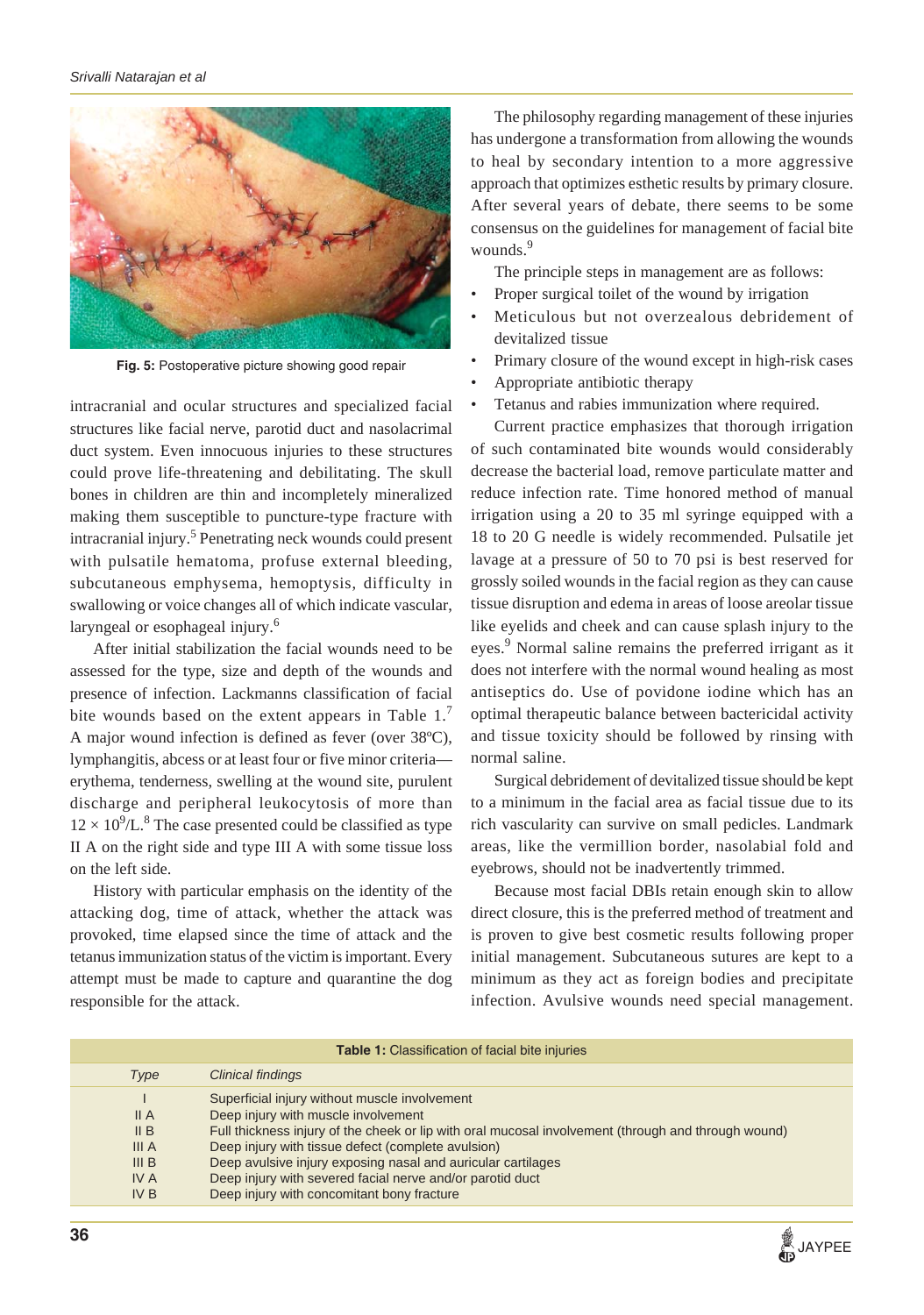Tissue defects in which primary closure is unobtainable can be managed by local flaps, regional flaps, skin grafts or microvascular reconstruction. As evidenced in our case, DBI involving the face most often can be managed by meticulous geometric reapproximation with minimal mobilization of local tissue.

Unlike in compartment wounds of the extremities, healing by secondary intention is reserved only for highrisk cases in the facial region which include grossly infected wounds, delayed puncture wounds reporting beyond 24 hours with gross edema, avulsive wounds with exposed cartilage as in the ear and wounds in immunocompromised patients.

Antibiotic therapy is almost mandatory in facial polymicrobial dog bite wounds either from a prophylactic or therapeutic point of view. Amoxycillin with clavulanic acid is active against virtually all the bacteria isolated from bite wounds and seem to be the optimal choice.<sup>10</sup> Amoxycillin with clavulanic acid at a dose of  $675 + 125$  mg twice a day by mouth for adults and 25 mg/kg body weight for children is the treatment of choice. For patients allergic to penicillin, azithromycin is given orally 500 mg on day 1 and 250 mg a day for next 4 days and for children over 6 months, 10 mg/kg on day 1 followed by 5 mg/kg for next 4 days. It is recommended that prophylactic antibiotics should be administered for 3 to 5 days and when therapeutic for 7 to 14 days for soft tissue infection.<sup>11</sup>

If the history of tetanus immunization is unclear or fewer than three doses have been given in the past, tetanus immunoglobulin should be administered. Rabies, a dreaded consequence of dog bites due to its 100% fatality rate, is caused by rhabdoviridae a RNA virus. Once the virus has gained entry it is believed to spread to the central nervous system via peripheral nerves. Incubation period in humans averages 20 to 40 days and is shorter in dogs. Clinical disease is characterized by three stages: Prodromal, encephalitis and brain stem center dysfunction. During the final stages, spasm of the muscles of deglutition cause difficulty in swallowing, which leads to the classic clinical picture of 'foaming at the mouth'. The disease progresses to frank paralysis, coma and death from respiratory distress. Deciding about the need for prophylaxis depends on the history of the circumstances surrounding the attack. When the dog can be captured it is observed for 10 days and if rabies is suspected it is killed and a sample of the brain sent for rabies fluorescent antibody test to demonstrate intracytoplasmic Negri bodies. When capture is not possible, the decision becomes difficult and circumstantial. Factors like whether the attack was provoked and the regional incidence of rabies have to be considered. If rabies

prophylaxis is indicated treatment consists of five injections of 1 ml of human diploid cell rabies vaccine given intramuscularly over 1 month  $(0, 3, 7, 14$  and 28 days).<sup>12</sup> Half the dose can also be given at the wound site.

Inspite of its rich vascularity, facial bite wounds may prove to be a difficult proposition, because of the risk of occult oral communication through the punctured wounds and hence contamination by the patients oral flora. Presence of relatively avascular fat pad in the cheek makes large avulsive wounds more susceptible to infection. A good cosmetic outcome which is of utmost importance in facial wounds demands good local wound care and meticulous repair.

### **REFERENCES**

- 1. Dire DJ, Hogan DE, Walker JS. Prophylactic oral antibiotics for low-risk dog bite wounds. Ped Emerg Care 1992;8: 194-97.
- 2. Harris D, Imperato P, Oken B. Dog bites–an unrecognized epidemic. Bull NY Acad Med 1974;50:981.
- 3. Panagiotis K, Stefanopoulos. Management of facial bite wounds. Oral Maxillofacial Surg Clin N Am 2009;21:247-57.
- 4. Jackson P Morgan III, Richard H Haug, Michael T Murphy. Management of facial dog bite injuries. J Oral Maxillofac Surg 1995;53:435-41.
- 5. Wilberger J, Pang D. Craniocerebral injuries from dog bites. JAMA 1983;249:2685.
- 6. Schwartz S, Shires G, Spencer F. Principles of surgery (5th ed). New York, NY, McGraw-Hill 1989;232-42.
- 7. Lackmann GM, Draf W, Isselstein G, et al. Surgical treatment of facial dog bite injuries in children. J Craniomaxillofac Surg 1992;20:81-86.
- 8. Marco Rainer Kesting, Frank Holzle, Christian Pox, et al. Animal bite injuries to the head: 132 cases. British J Oral Maxillofac Surg 2006;44:235-39.
- 9. Panagiotis K, Stefanopoulos, Tarantzopoulou AD. Facial bite wounds: Management update. Int J Oral Maxillofac Surg 2005;34:464-72.
- 10. Goldstein EJ. Current concepts on animal bites: Bacteriology and therapy. Curr Clin Top Infect Dis 1999;19:99-111.
- 11. Correira K. Managing dog, cat and human bite wounds. JAAPA 2003;16:28-37.
- 12. Orlando M, Saltman R. Manual of medical therapeutics (25th ed). Boston MA, Little, Brown 1988;446-48.

## **ABOUT THE AUTHORS**

### **Srivalli Natarajan**

Professor, Department of Oral and Maxillofacial Surgery, MGM Dental College and Hospital, Navi Mumbai, Maharashtra, India

#### **Jyotsna S Galinde**

Professor and Head, Department of Oral and Maxillofacial Surgery, MGM Dental College and Hospital, Navi Mumbai Maharashtra, India